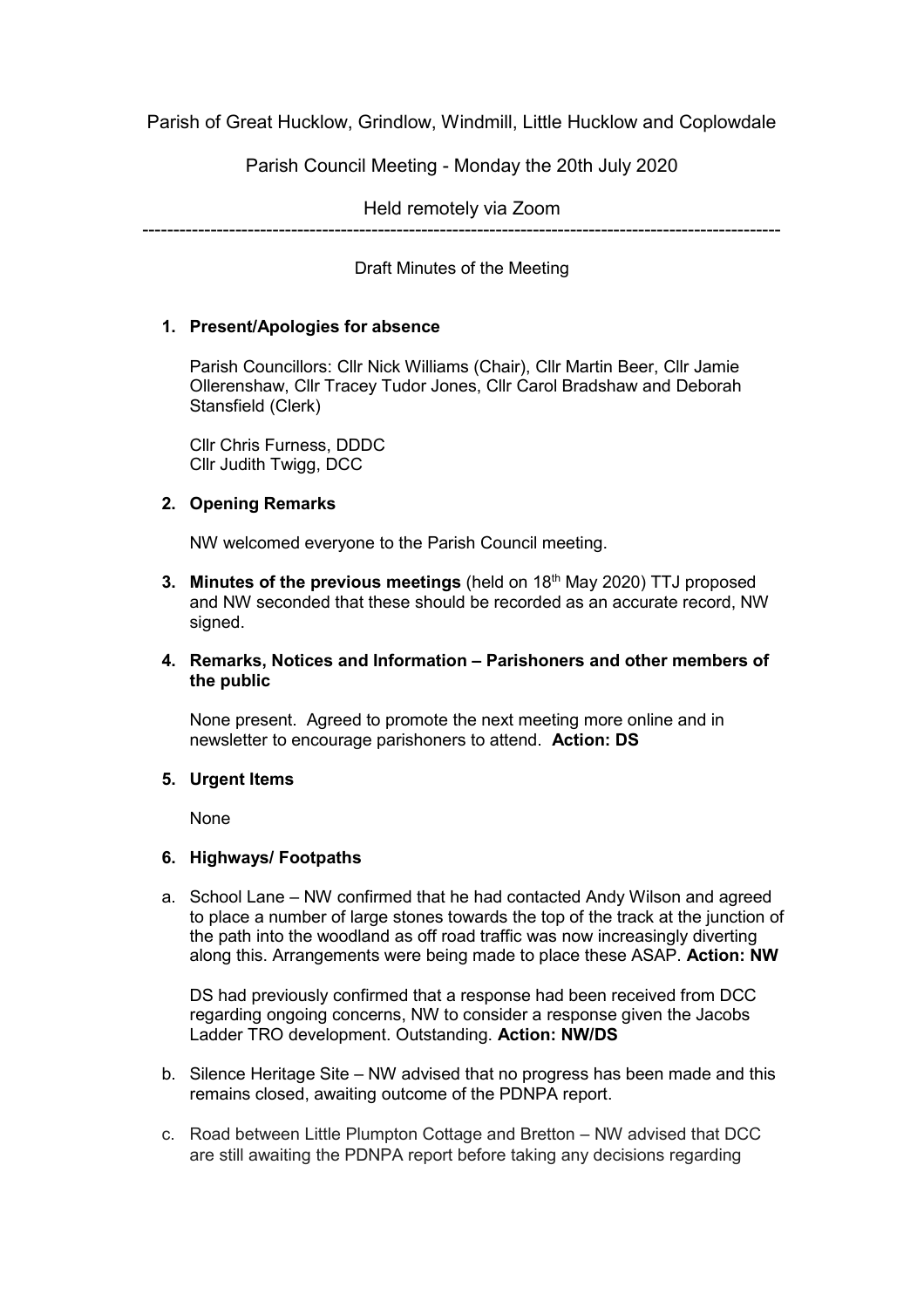repairs to the road. The road closure notice has now been extended to 31<sup>st</sup> December 2020.

JO advised that he had spoken to Andrew Barton about the outcomes of report and Andrew has advised him that he can't see that there is any reason why the work to repair/resurface the road cannot go ahead and he is contacting Andy Yates to advise. JT agreed to follow this up. **Action: JT**

NW advised that DCC have engaged consultants to carry out various underground surveys and it would be useful to see the results. To contact Julian Gould to ascertain if this is possible. **Action: NW**

- d. Camphill Lane further subsidence NW confirmed that repairs to the wall have now been completed.
- e. Abney Road Collapse NW had previously confirmed that DCC have now received a report from their contractors identifying repair options. These are now being costed. etc. No further update. Outstanding.
- f. Grindlow potential water leak JO advised that DCC are coordinating work to fix the problem with Severn Trent Water and Western Power Distribution. It appears that the electricity ducting may be the route of the problem. Neil Johnson (Highways, DCC) is arranging a site visit. **Action: JO**
- g. Water leak at the bottom of Jacks Cross, near the sewage works. Severn Trent Water have visited the site and have not been able to identify the source of the leak except to advise that it appears to be coming up via a road gully. Possibly it is similar to the Grindlow issue - see point (f). JO and NW to continue liaison with both authorities. **Action: JO/NW**

#### **7. District and County Councillor Reports**

a. The Causeway (Grindlow) and Dirty Lane (Great Hucklow) – Resurfacing JT agreed to continue to pursue this by ensuring that this was included in the DCC 21/22 budget allocation for this type of work. **Action: JT**

#### b. High Rake

MB advised that he had ascertained that sheep are allowed to graze between July and February in limited numbers but is uncertain about the longer term management plan.

CF agreed to speak to PDNPA regarding their future plans regarding High Rake with regard to CRoW and advise whether CRoW status would be of benefit if the land remains in the hands of the NPA**. Action: CF**

#### **8. Mining Committee**

JO gave an update on activities: -

a. JO advised that the PDNPA report remains outstanding that PDNPA will make it available to BFL prior to making it more widely available. NW and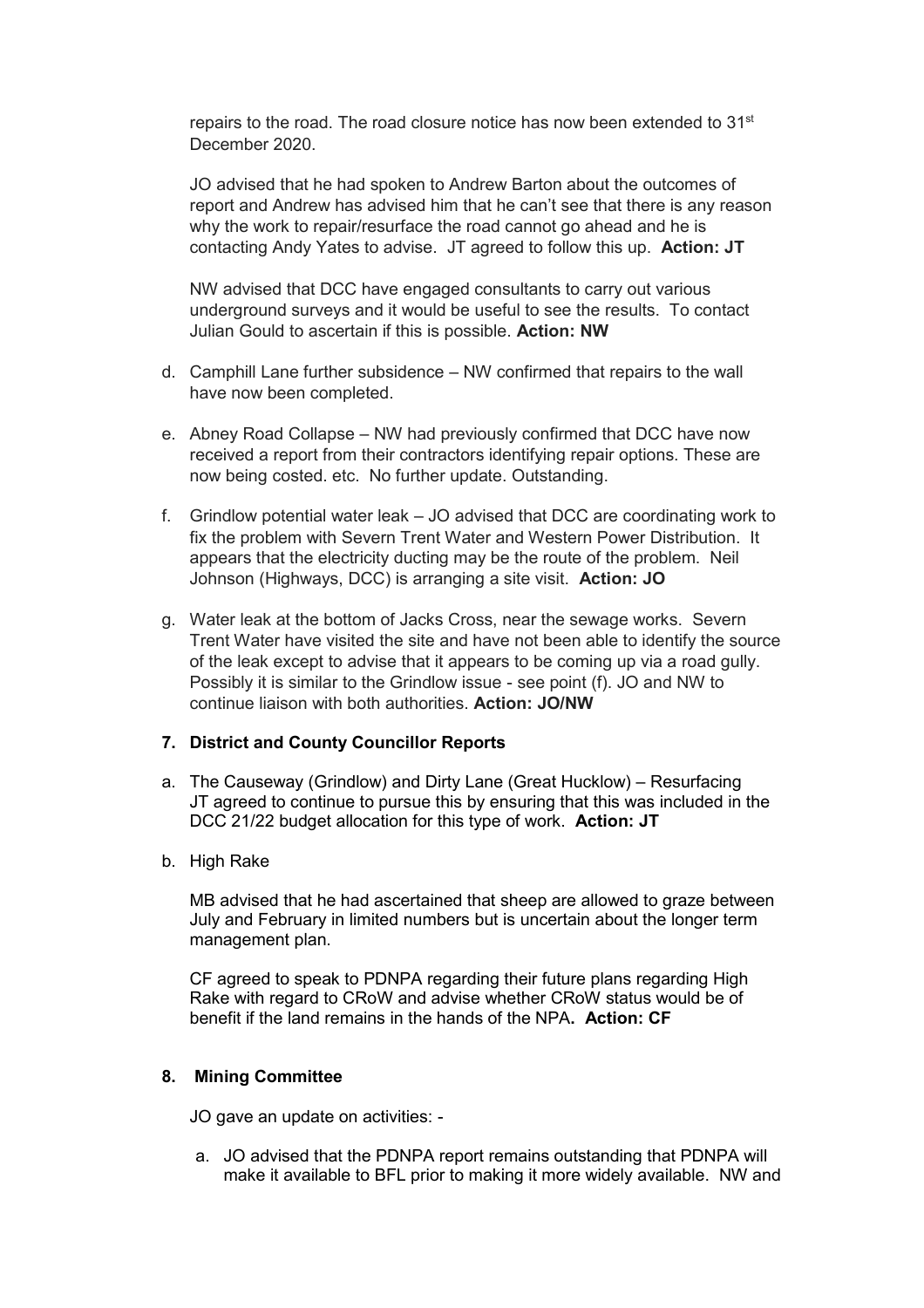JO have now sent a letter expressing dissatisfaction with the current approach and availability of the report to Sarah Fowler, PDNPA and Andrew Barton. No response has been received as yet.

b. JO gave a general update on a conversation he has had with Andrew Barton. Apparently the report has been presented to BFL and they are now awaiting for a meeting with BFL to discuss their comments.

### **9. Actions Arising from Previous Minutes**

- a. Parish owned Land Registration Councillors had previously agreed the need to take legal advice in order to progress the PC's applications and agreed that we should obtain estimates from several legal practices. DS advised that she has now contracted three solicitors. One solicitor has advised that obtaining adverse possession would be extremely difficult given the openness and use of the pieces of land we are trying to register. DS to chase up the other two solicitors to ascertain their views. **Action: DS**
- b. Green Bin Garden Waste Collections

CF had previously advised that a system of charging for green bin collections will be introduced in April 2021. The cost (per bin) will be £50 pa, in the first year this will be discounted to £35 if payment is received by December 31<sup>st</sup> 2020. DS queried how residents will be notified of when and how to pay in order to receive the discount, CF to confirm. Outstanding, news on this is expected in September. **Action: CF**

CF advised that normal weekly collections of food waste caddies will be resumed from Monday 27<sup>th</sup> July 2020. The new waste contract commences in August and a number of new vehicles have been purchased by DCC.

c. Bench for Land Between Great Hucklow and Windmill DS advised that she had identified the supplier who had previously supplied the green oak benches in Great Hucklow – Chris Nangle.

The cost of a new green oak bench is £785.00 plus £125.00 delivery, lead time 6 weeks.

DS confirmed that following requests she had now received funding from DCC and DDDC to fund the entire cost of bench with the remaining delivery cost to be funded by the PC. DS thanked CF and JT for their generous funding.

Councillors agreed the expenditure, NW proposed and MB seconded. DS to place an order.

**Action: DS** 

d. Verge Cutting –DS advised that following phone calls to DCC the verges on the bottom road to Foolow have now been cut back but others remain uncut. There is confusion as to the responsibilities of DCC and DDDC. CF advised that DDDC are contracted by DCC to cut verges in our area and also to attend to visibility issues with regard to road splays. CF to email through contact details for where future issues should be reported. **Action: CF**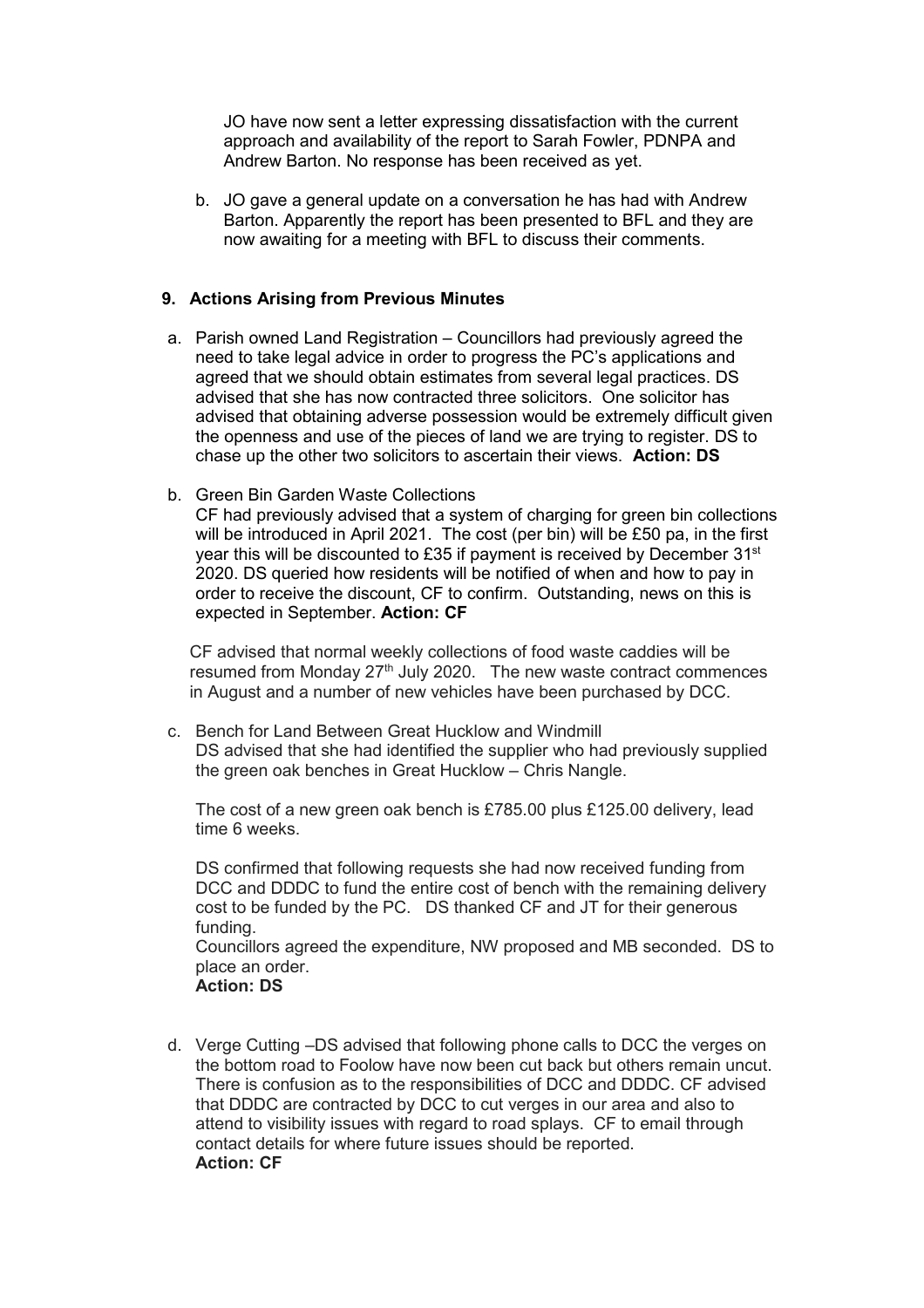# **10. Correspondence and Circulars**

All correspondence/circulars received had been circulated to Councillors on receipt. Items of interest as follows: -

- PDNPA Residential Annexe Supplementary Planning Document Consultation response due by 17 8 20. Discussed and agreed to send letter advising no additional comments. **Action: DS**
- PPPF Call for representatives to join White Peak Partnership. MB to send info to NW/JO who may have potential candidates. **Action: MB**
- Hathersage Local Awareness Group request for funding for posters/banners. DS to forward to Community Spirit. **Action: DS**
- DCC Grindlow road closure for electrical work. JO co-ordinating with water leak issues. **Action: JO**
- $\bullet$  DCC Extension to road closure Bretton Clough to 31<sup>st</sup> December 2020
- PPPF Parishes Day confirmed as 3rd October 2020
- Divisional Commander, North Division, Derbyshire Constabulary Police activities due to Covid 19
- Marie Curie Request for donation
- NALC confirmation that remote council meetings can be held until May 2021
- DALC Environmental Trust Funding Opportunities
- Items for Newsletter:
	- PDNPA Fire Fund launches
	- PDNPA Extreme litter picking by Park Rangers
	- DCC Reopening of Public Toilets
	- PDNPA White Peak Distillery hand sanitiser donations

# **11. Finance**

- a. Bank Current Account Balance £6472.12 as at 20 7 20 Spreadsheet detailing all transactions was available for Councillors to view at the meeting.
- b. Payments made since last meeting:
	- $\triangle$  £200.00 W Brindley
	- $\cdot$  £315.00 J Warriner
	- £287.29 Zurich Insurance
	- £618.10 Clerk Salary
	- £16.40 HMRC (tax on Clerks salary)
	- $\textdegree$  £75.00 J Taylor

 $\bullet$ 

- Credits received: -
- $\triangle$  £635.00 DCC
- $\cdot$  £150.00 DDDC

Payments Outstanding: - None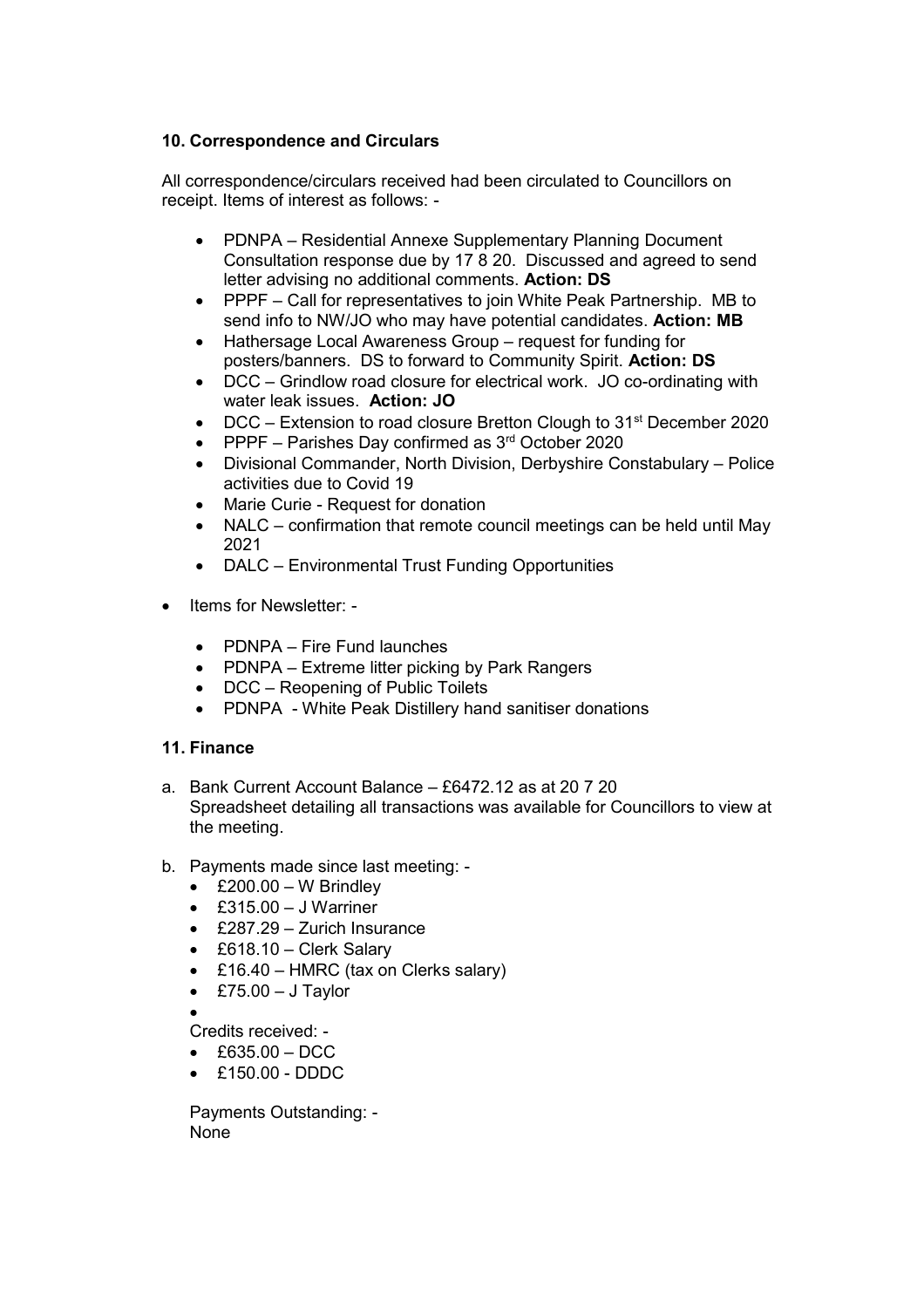- c. Insurance Renewal DS advised that a premium increase of £30 for the current year had been accepted to cover the PC's increased asset value, however, the insurer had advised that due to their error the increase amount should have been £58.00. DS to review market place for alternative quotes next year.
- d. Annual Governance and Accountability Returns

(i) Notice of Public Rights – reviewed and agreed this can now be displayed on website and noticeboards. **Action: DS**

(ii) Annual Governance Statement – discussed and reviewed for the financial year ended 31<sup>st</sup> March 2020 and this was unanimously approved. To be displayed on website. **Action: DS**

(iii) Accounting Statements – discussed and reviewed for the financial year ended 31<sup>st</sup> March 2020 and this was unanimously approved. To be displayed on website. **Action: DS**

These documents need to have a "wet" signature (by the Clerk/RF and The Chairman) which will be achieved by signing and scanning the documents. DS to organise. **Action: NW/DS**

e. Wild Flowers/Bulb Planting at entrances to villages

DS had previously circulated information received from both PDNPA and Tideswell Environmental Group re wild flower planning options. Discussed and agreed that planting one area as a trial would be appropriate and NW advised that a couple of parishoners are willing to get involved in this. DS to try to ascertain likely costs for seeds/plants, maintenance, labour etc. **Action: DS** 

DS advised that in the course of discussions PDNPA had raised the issue of an invasive species (Himalayan Balsam) being present in areas of Little Hucklow including the water treatment works there. DS to ascertain if Severn Trent have been made aware of the situation re the Water Treatment Works. **Action: DS**

- f. Clerk's Job Description, Contract and Salary requires annual review. NW confirmed that he had taken independent advice on this, discussed with DS and no changes to the existing contract are necessary.
- g. Defibrillator Provision Little Hucklow Attempting to obtain information to allow the defib to be registered with EMAS. Outstanding. **Action: NW/DS**
- h. Additional Areas for Mowing Great Hucklow
	- (i) The Triangle, Great Hucklow this has previously been maintained by a Parishoner but was now in need of a regular service. DS had obtained a price from our existing Great Hucklow contractor to include this in his current GH schedule at the agreed additional cost quoted. NW proposed and TTJ seconded acceptance of this.